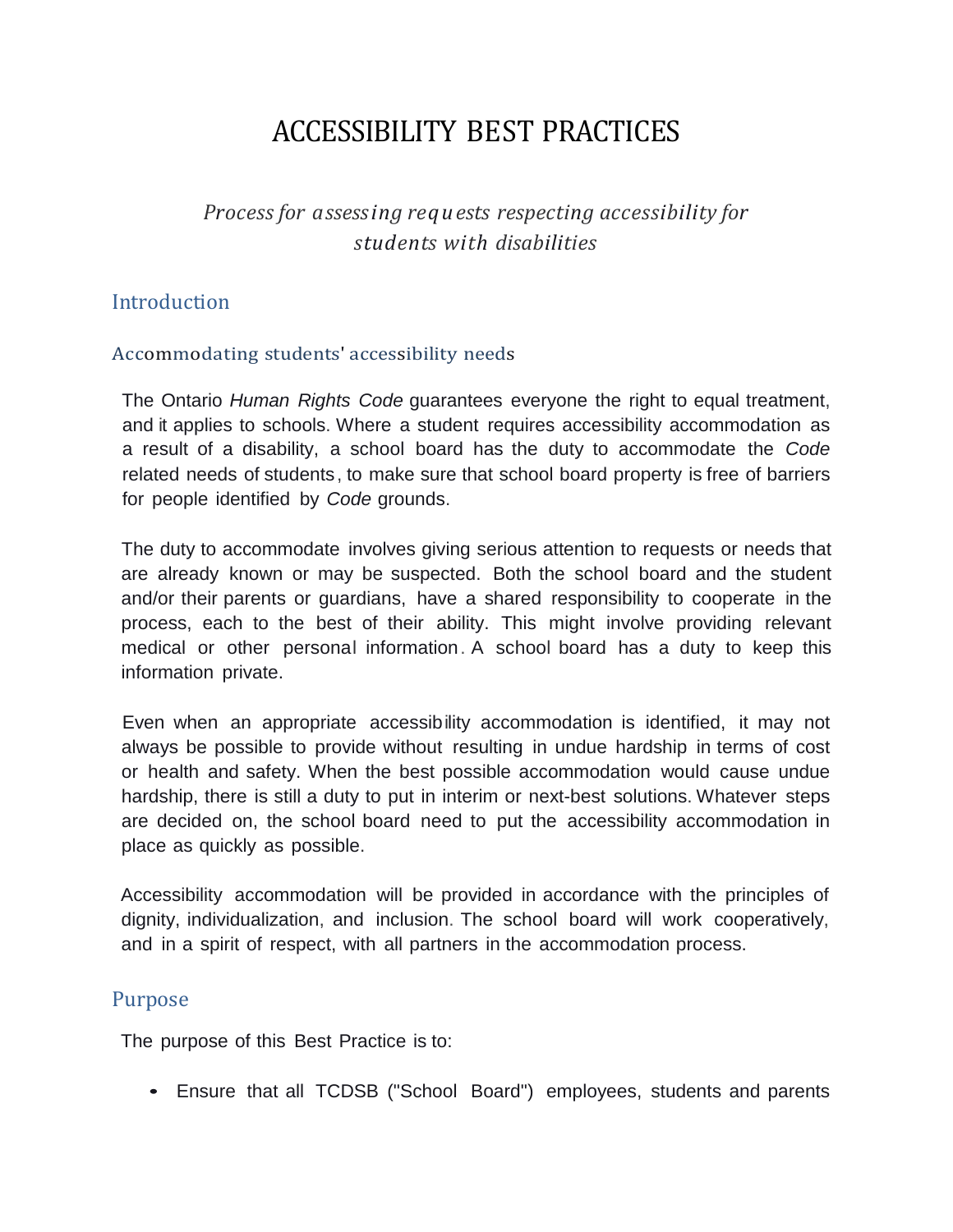are aware of their rights and responsibilities under the Ontario *Human Rights Code* with respect to accessibility accommodation;

• Set out in writing the School Board's best practice for addressing accessibility accommodation requests and the responsibilities of each of the parties to the process.

## Application

This Best Practice applies to accessibility accommodation requests for all students or prospective students of the School Board. It applies to all School Board locations.

This Best Practice does *not* apply to accommodations provided as part of special education programs and services for exceptional students under **Identification and Placement of Exceptional Pupils,** O.Reg. 181/98, made under the *Education Act,* RSO 1990, c E.2.

## Requests for Accessibility Accommodation

Requests for accessibility accommodation should be made to the school principal.

Requests should, whenever possible, be made in writing. The accommodation request should indicate:

- The reason why accommodation is required, including enough information to confirm the existence of a need for accommodation; and
- The specific accessibility needs related to the student's disability

The School Board also encourages students and/or parents to suggest how accessibility may be improved. In addition, the Board encourages the student and/or parent or guardian to provide reports, letters, and/or other documents from doctors or other health care professionals relating to the disability and the impairments or restrictions which give rise to the need for accommodation, and which could be of assistance in implementing appropriate accessibility changes.

When the school principal receives a request, the school will sent a letter or email confirming that the request has been received. The request will be considered in as expeditious a manner as possible. The request will be addressed and the appropriate accommodation will be provided in a way that respects the dignity of the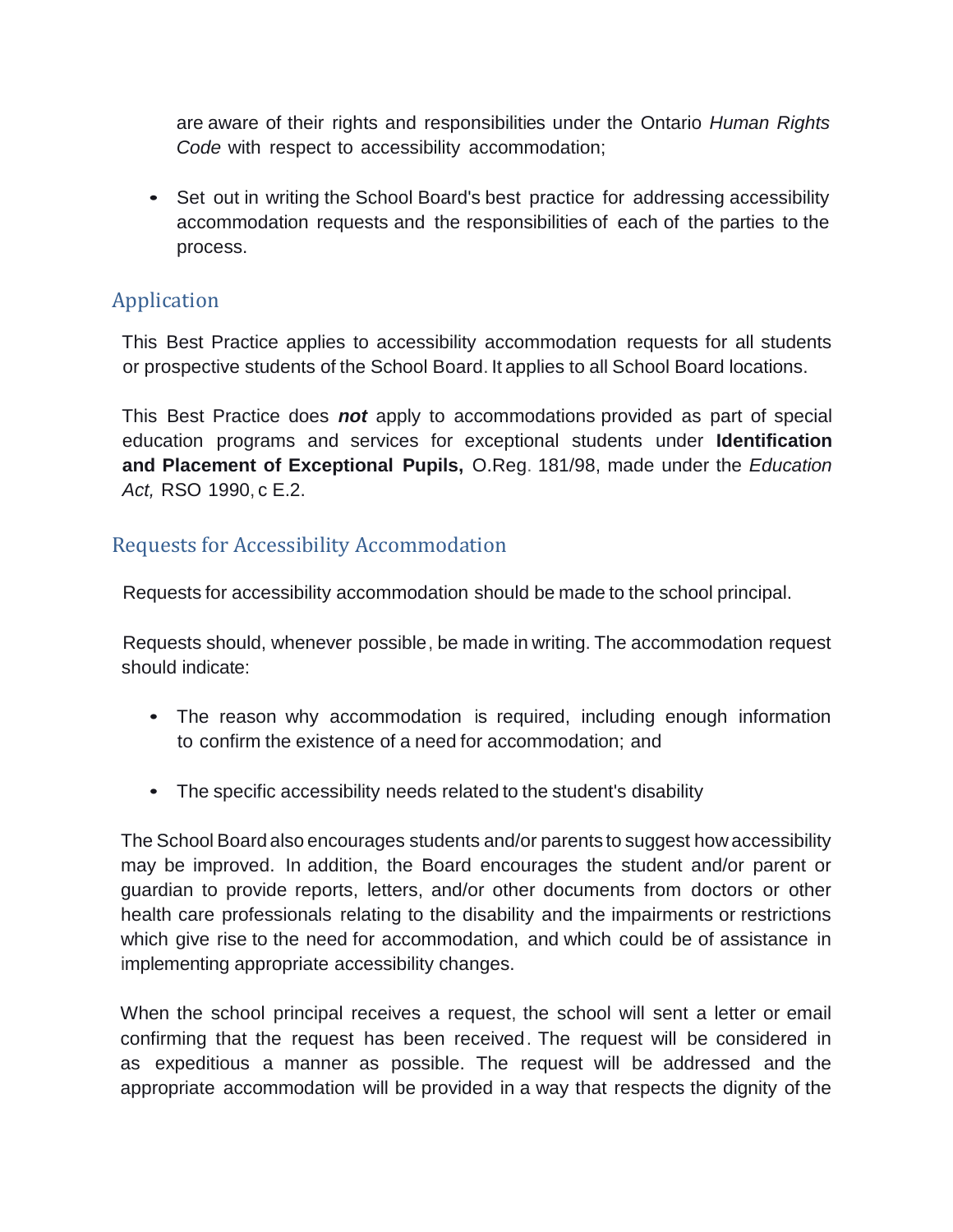student. Amongst the things considered in assessing the request are:

- The student's disability and the arising impairment or restrictions
- The medical evidence provided, and/or, depending on the circumstances, additional medical evidence obtained with the permission of the student and/or parents or guardians;
- The accessibility accommodations requested;
- Other possible accommodations that may address the student's impairment or restrictions;
- Whether the accessibility accommodations would cause undue hardship to the School Board, taking into account cost, outside sources offunding, and health and safety.

Throughout the process the School Board follows in assessing the request, the school principal will maintain carriage of the process on behalf of the School Board, and will generally be the person who contacts the student and/or parent or guardian. The principal is also the person the student and/or parent or guardian should contact if they have any information to provide or if they have any questions, concerns or input into the process.

The school principal will, where appropriate, escalate any issues concerning accessibility to the following School Board personnel:

- The Superintendent of Human Resources
- The Superintendent of Special Education
- The Superintendent of Facilities
- Legal Counsel

Once the request has been assessed, the principal will contact the student and/or parent or guardian in writing or by email to advise of the decision with respect to the request. Depending on the circumstances, the decision may be to:

• Accommodate the student in the way requested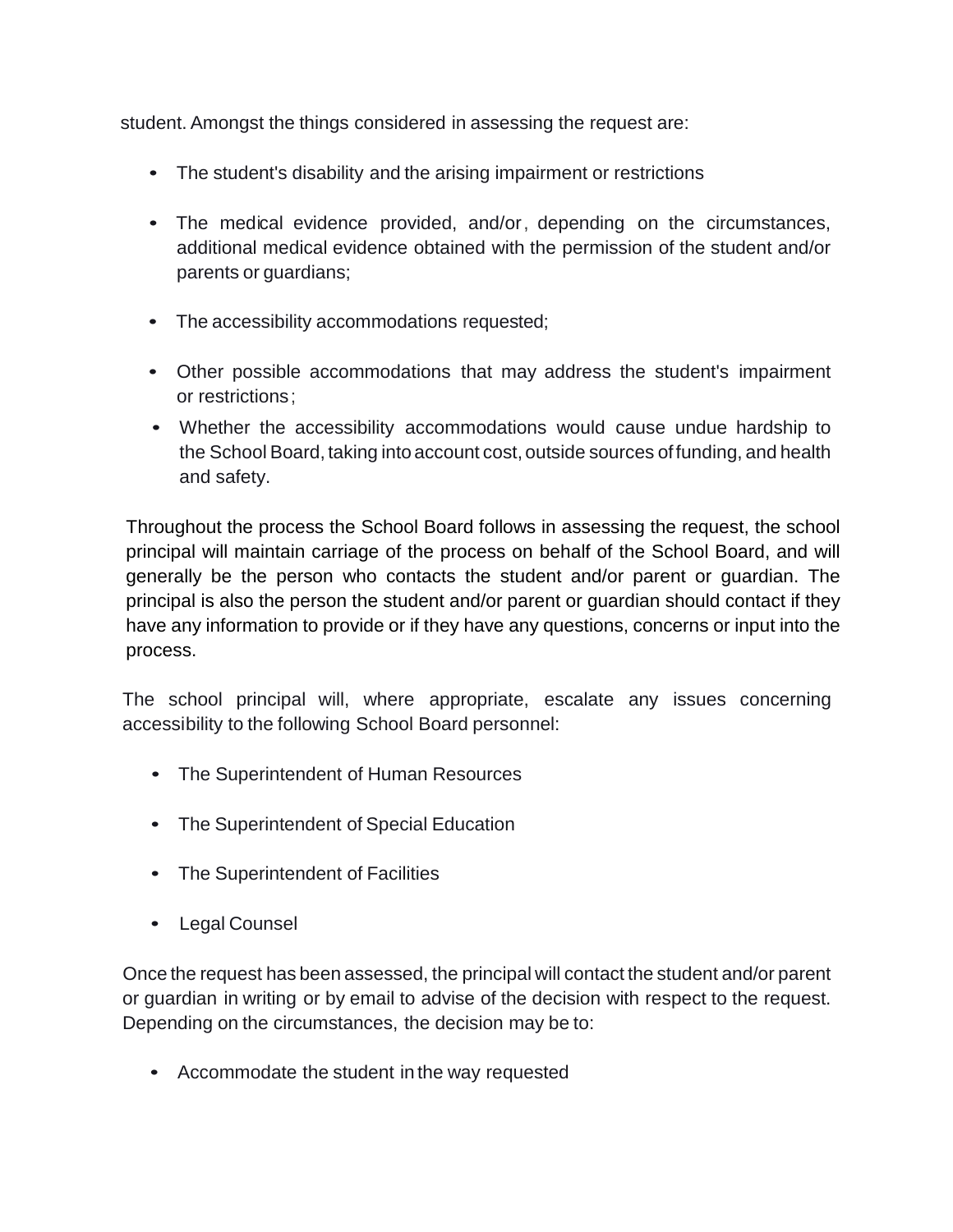- Accommodate the student in a different way that will still meet her or his disability needs
- Implement the appropriate accessibility accommodation at a later time, if immediate accommodation would result in undue hardship
- Implement an interim accommodation until a permanent accommodation can be put in place
- Deny the request

If the decision is to accommodate the student other than in the way requested, written reasons will also be provided explaining the decision.

## Joint Responsibility

Accommodation is a two-way street. In other words, it is a process that requires mutual cooperation. The school will need the help of the student and/or parent or guardian to implement appropriate accessibility accommodations for the student's disability. This may include:

- Meeting with the school to discuss the impairments or restrictions the disability raises
- Taking part in discussions on possible accessibility changes and solutions
- Cooperating with the School Board in obtaining information from doctors and other health care professionals necessary to implement appropriate accessibility accommodations
- Cooperating with any outside professionals the School Board may retain to assess or implement accessibility accommodations, including building contractors, designers, and consultants

Likewise, the school will participate in the accommodation process in accordance with the principles of dignity, individualization and inclusion. We will work cooperatively, and in a spirit of respect, with all partners in the accommodation process. This may include:

• Accepting the accommodation request in good faith, unless there are legitimate reasons for doing otherwise